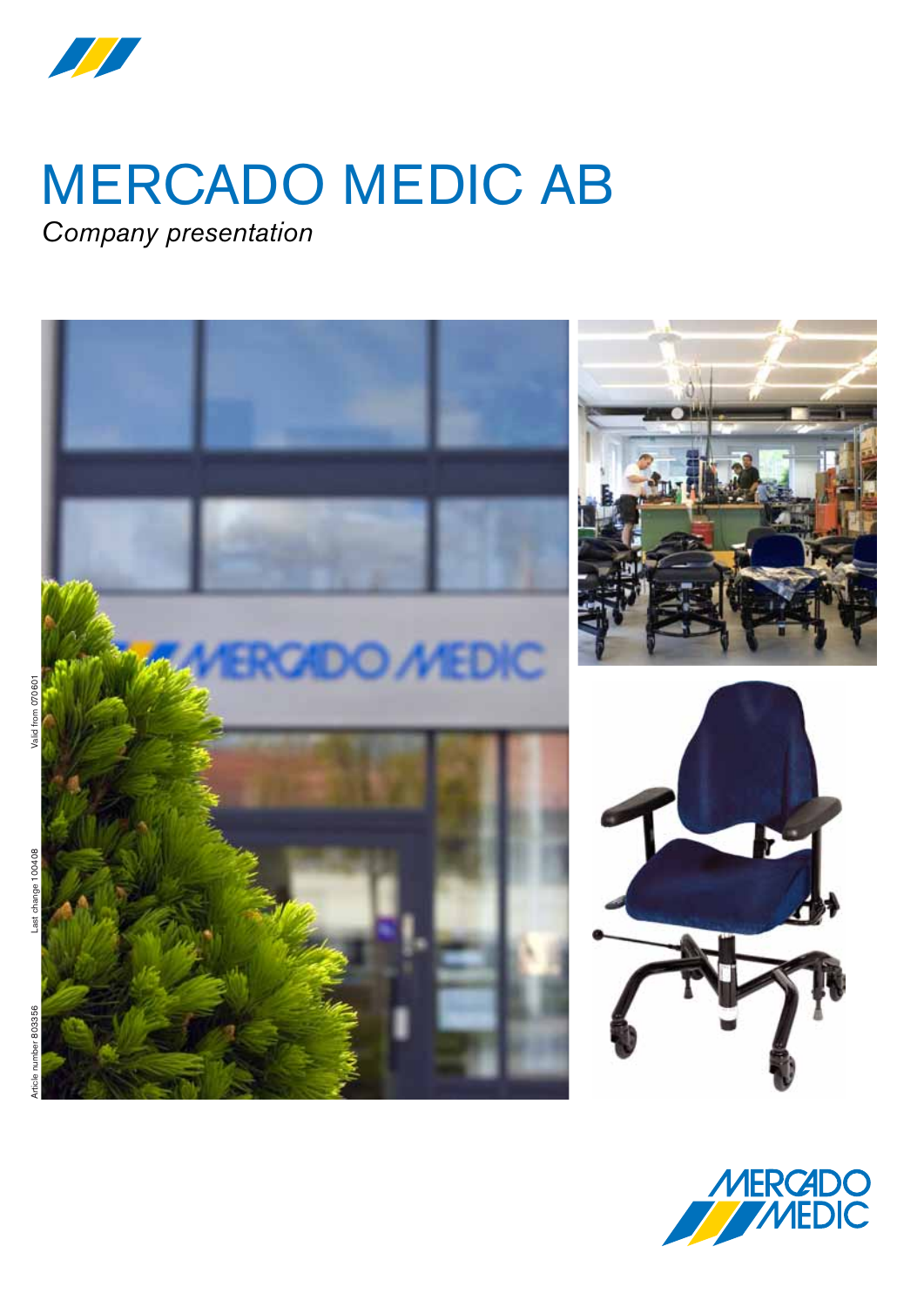

# A BRIEF DESCRIPTION OF THE COMPANY

Mercado Medic AB is engaged in the business of developing, selling and service of special chairs for all people with functional disabilities.

We also produce specially adapted chairs to various clinics, offices and industries. Our head quarter is situated in Sweden and the export office in The Netherlands.

### Our products and organization

Mercado Medic AB, (formerly Mercado Rehab AB), was founded in 1971 by Åke G du Rées, who developed the real chair in the 1960s. The real chair, in the form of real 9000, continues to be Mercado's main product to this day.

In addition to the REAL 9000 range, Mercado also manufacture indoor wheelchairs (REAL 6100), standsupporting chairs (REAL 2000) and hygiene chairs for children (TEAM LAZY).

Mercado Medic AB is divided into sales, marketing, customer service, production, design, quality, purchasing and management.

Net revenue in recent years has been around SEK 70 million. Mercado design and develop their products

together with the Swedish Handicap Institute (SHI), and health professionals. Production takes place inhouse, and all key components are manufactured on modern tooling machines at Mercado's head office on the island of Lidingö, Sweden.

#### Our keywords

Mercado's policy since 1971 has been to offer a product that is functional, safe, good quality and flexible. The REAL 9000 system consists of a limited number of components, which can be used to build chairs to a vast number of needs. A number of basic models have also been produced in order to make life easier for consumers and engineers. If the standard components are not sufficient, Mercado has extensive resources to produce customised special chairs for an individual user.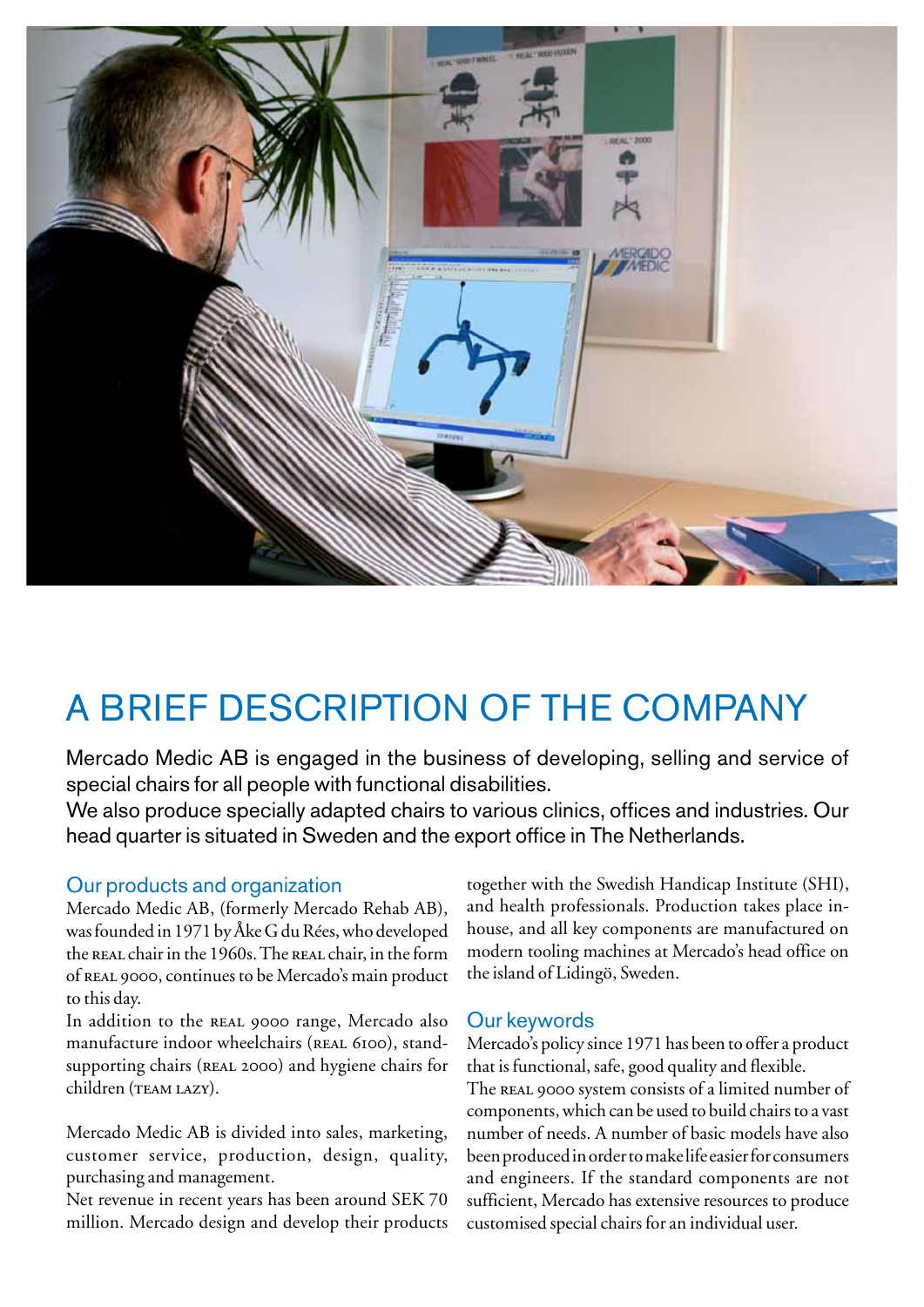



#### Our business concept

To supply chairs with the maximum functionality and quality for users with various kinds of functional disabilities, quickly and at competitive prices.

By using a system-based approach, we combine extensive opportunities for individual adaptation with rational manufacturing, handling and recycling. Our customers shall feel that they are not only buying chairs, but also the very best quality, expertise and service level to go with them.

High quality, environmental awareness and good economy benefits our customers enables us to continuously develop our business.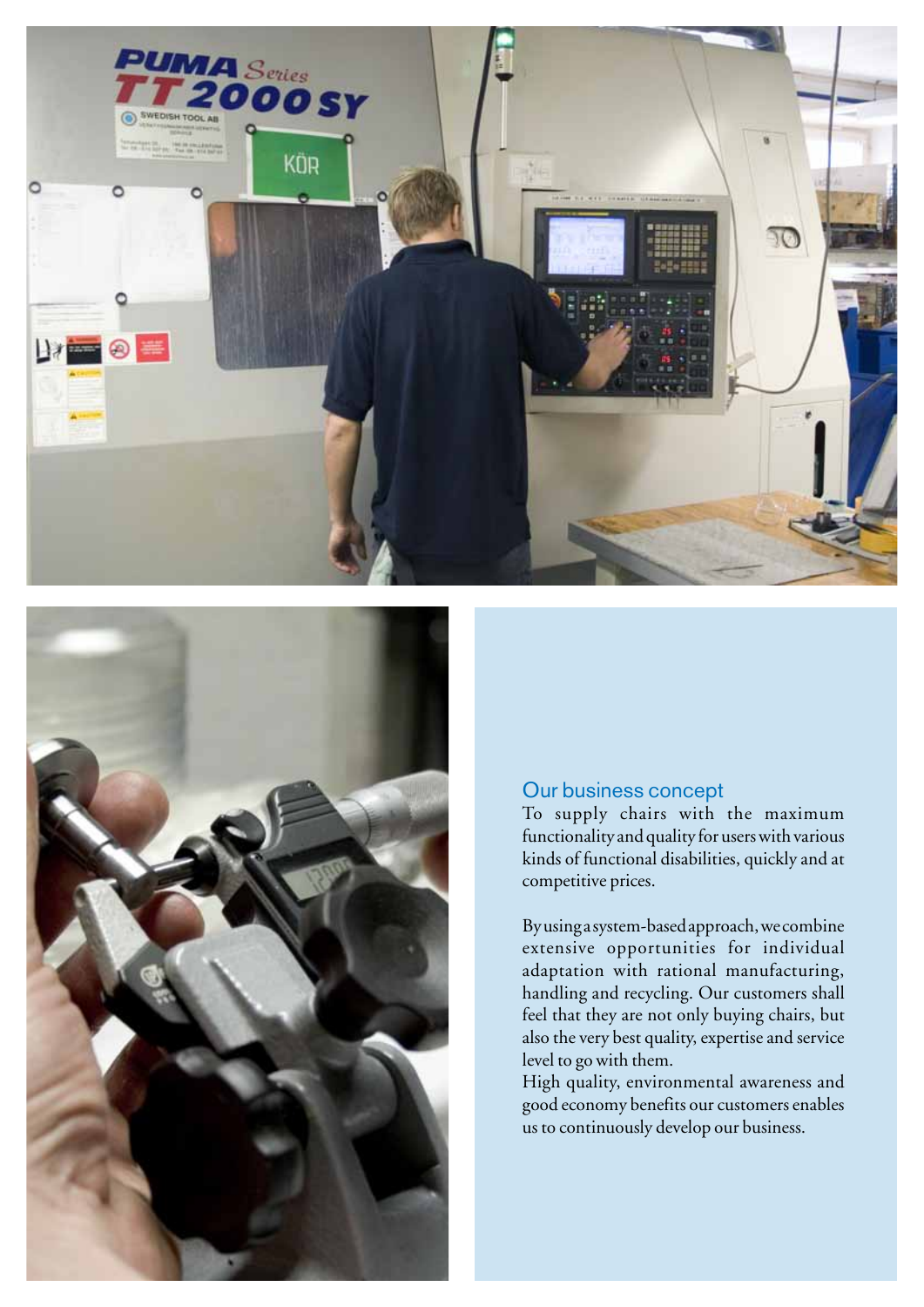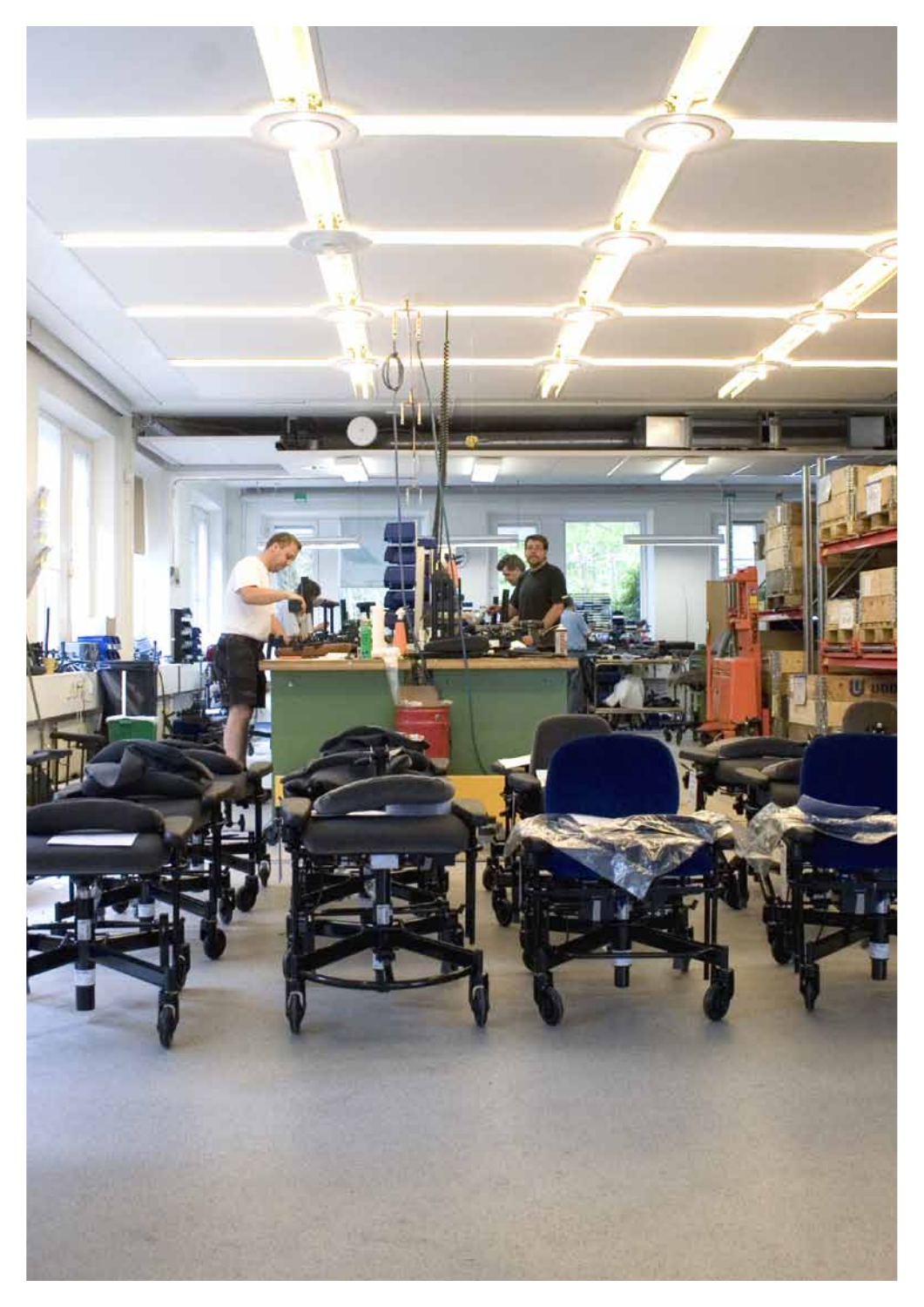

# Quality policy

Mercado Medic shall market and deliver products and service of such quality that they fully satisfy the customer's requirements and expectations.

The quality of the products shall be guaranteed continuously through a systematic quality assurance process.

All employees are responsible for ensuring that their own work satisfies the customer's requirements. However good we are, additional improvements can always be made.

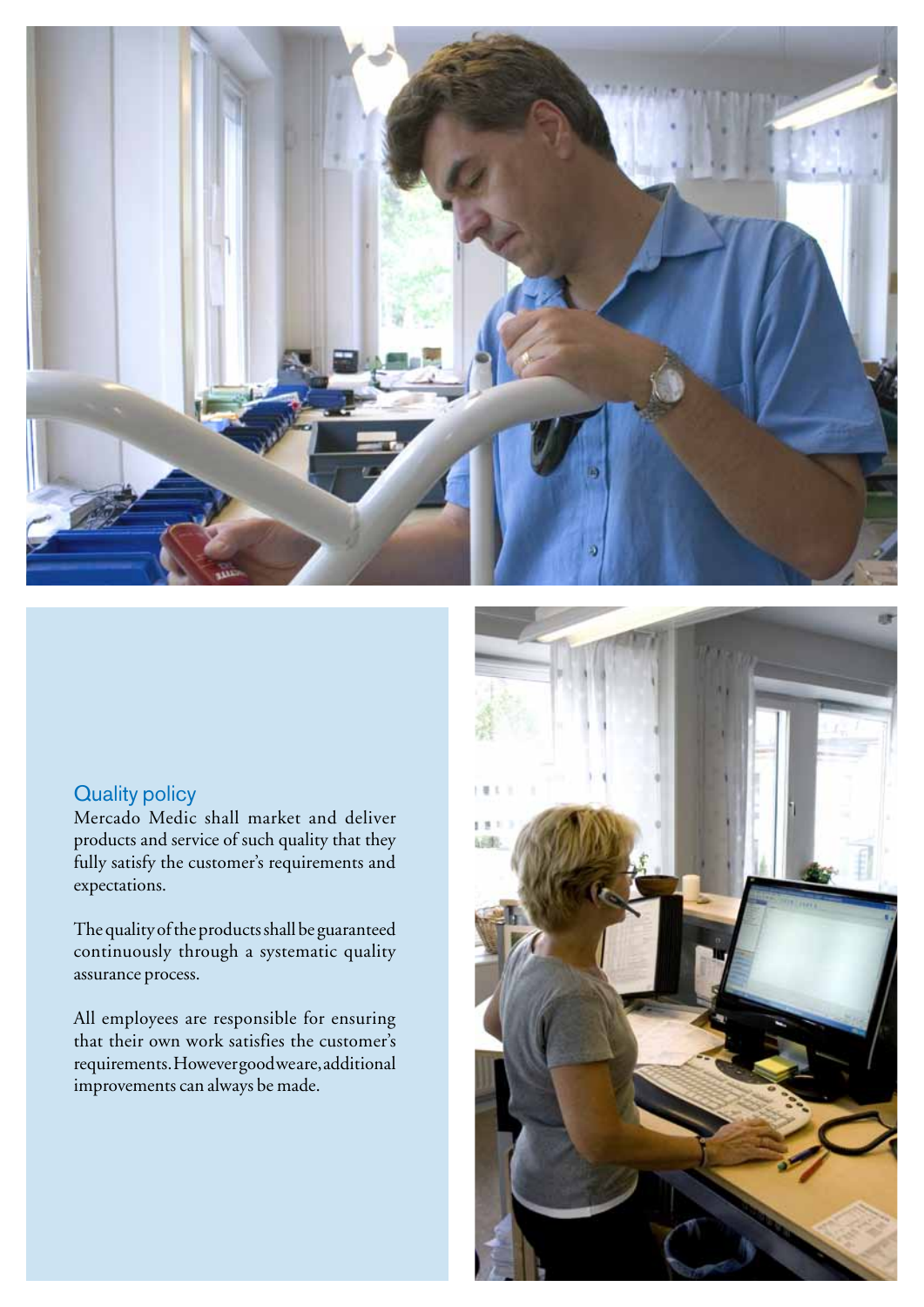

#### Continuous development

We at Mercado are currently working hard to improve our products in terms of their environmental impact. This affects our choices of materials, surface treatments and manufacturing methods. Two areas to which Mercado has devoted great attention in recent years are delivery times and service.

We offer nationwide sales, trials and service via our regional offices. We can also offer favourable service and reconditioning agreements. We intend to continue to develop both products and service levels, and to simplify administrative routines by such means as the use of electronic commerce.

#### Quality work throughout the whole company

In 2000 our quality management system was certified in accordance with ISO 9001:1994. Since autumn 2001 our business processes has been significantly improved with the introduction of process orientation in the business, and a transition to web-based document management.

Mercado Medic AB has been certified in accordance with SS-EN ISO 9001:2000 since June 2006, and has also been certified in accordance with ISO 14001:2004.

We are using the system as a powerful tool to improve our quality work and our products in order to meet our customers' demands for delivery performance and quick response to any enquiries and complaints.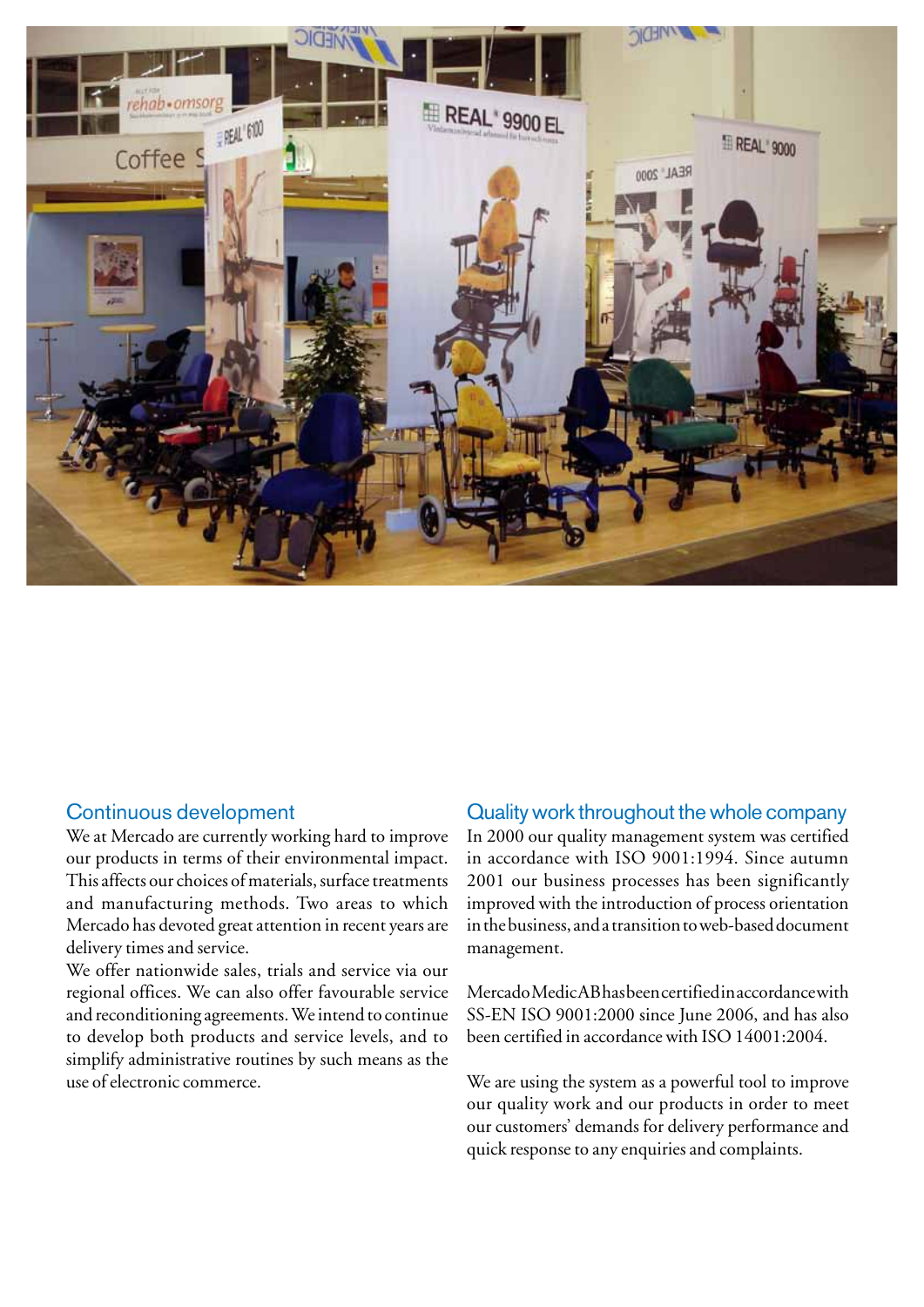



## Environmental policy

At Mercado Medic we work continuously to minimise our environmental impact to both the global environment and the working environment.

All environmental concerns, from the production of component materials to the scrapping of discontinued products are embraced by our environmental work. This also includes any transport operations that the company can influence. Significant environmental aspects shall be taken into consideration even at the concept and design stage.